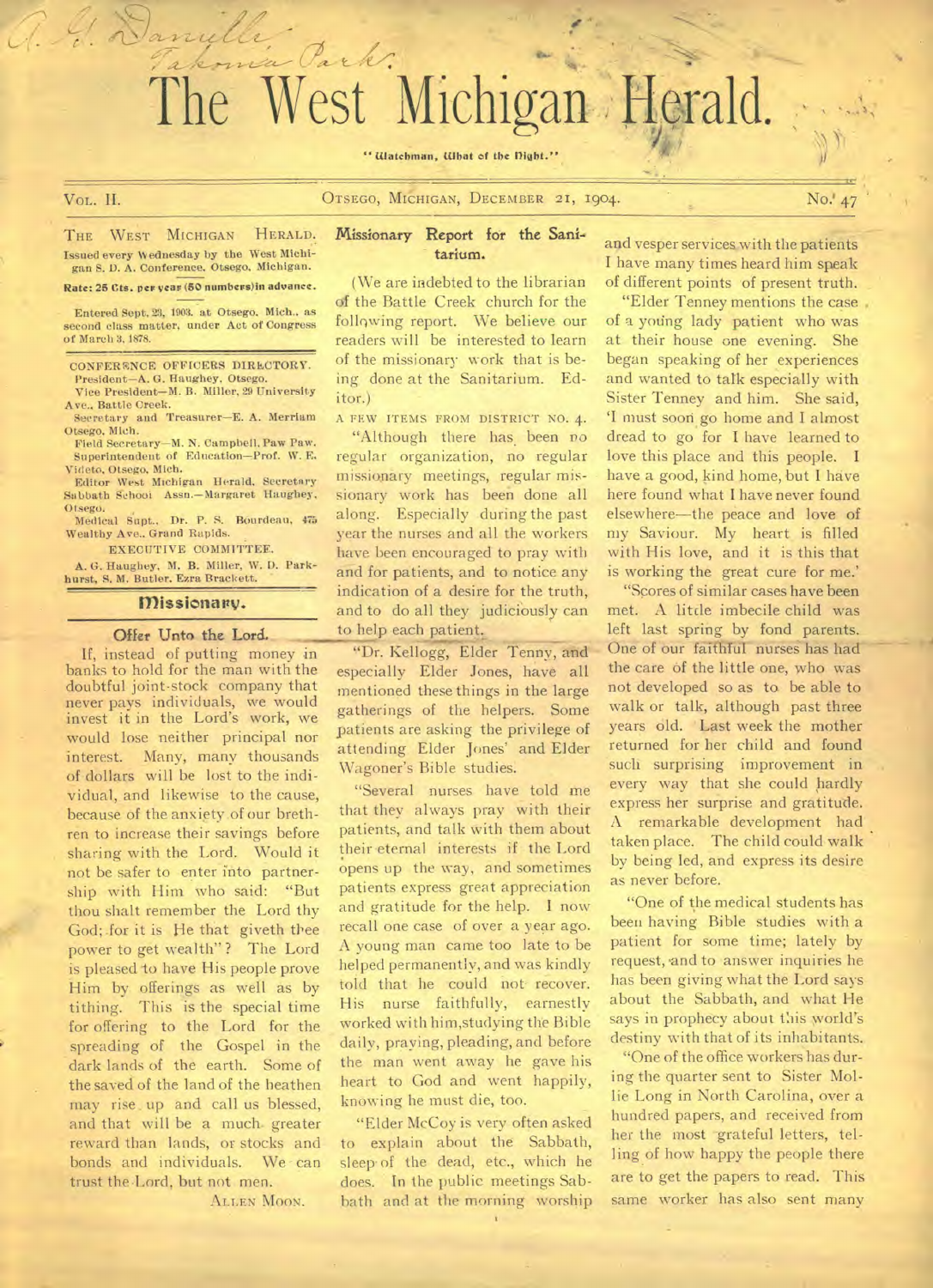papers to people in her home State —Iowa—also given to one family there, interested in the truth, "Steps to Christ," "Story of Daniel," and all our smaller books, also tracts. Another has had several patients coming for conversation on the Sabbath and other truths for our time. We know a number who are studying earnestly to know the truth.

"In the main hall of the new building a tract rack was put up about a year ago. Each Friday this is filled with our religious tracts and about 600 have been used this summer. People take them out and READ them, and very often go the persons at the counters to ask about the Sabbath, the coming of the Lord, etc. Much interest is expressed, and information is given as it is asked. Short. Bible studies are often given patients in all departments of the institution. Some have fully received the new truths and have gone away rejoicing in them. Some have asked, 'WHY HAVEN'T our ministers told us these things ?' and said, 'When I get home I shall tell all my folks about the Sabbath and all these precious truths. How plain they are there in my Bible, but I did not see them before you showed me that there has been no change.'

"An expression something like this is **very** often heard: 'I have traveled a' great deal and I **never**  found a place like this. Why the workers are•so nice and good among themselves as well as to us. No quarreling, smoking, nor anything of the kind. It is wonderfiil.'

"We ourselves see many failures in our lives, but are looking to the Lord for forgiveness and help to live right before Him."

The young people of the Glenwood Sabbath-school are busy in the good work. They have been doing missionary work with the "Story of Joseph," having sold 6o copies besides a number of "Southern Watchman."

#### **From The Field.**

#### PAW PAW.

I.spent Sabbath, Dec. 3, with the church at Paw Paw. This company has been organized about four years, and has held its Sabbath meetings in one of the halls until last September. On the 18th of July, 1904, the brethren at that place began the erection of a chapel. It was ready for use the first Sabbath in September. The work was done entirely by the local members. None of them were trained mechanics, but by the blessing of God a very creditable chapel is now dedicated to the worship of God, and stands as a witness for Him.

This building is 24x4o, and has a school room in the rear 16x18. They, have a church-school in progress with an enrollment of 14 pupils. The building cost in material and labor a little less than \$900, all of which has been arranged for but \$20.. They now have a membership of 40 with a Sabbath-school of 5o. Since they began to build this chapel their membership has doubled. This little building is a credit to the cause. -

We found the members all united and working for the salvation of souls. May this ever be a model company. M. N. Campbell is the elder of the church, and his sister, Miss Janet Campbell, is the teacher of the school.

#### A. G. HAUGHEY.

#### GLENWOOD.

Perhaps there are some who would like to know how oar school is getting along. We are having a good school. We have fifteen of our own and eleven outside children, making twenty-six in all. We are receiving much of the blessing of the Lord, both in our Sabbath-school work and in our meetings. We are determined to press onward and upward and gain the victory. We are all of good courage in the Lord. •

Yours in the Master's work, M. N. WELLS.

#### **Third Session of the West Michigan Conference.**

The next annual session of the West Michigan Conference is to be held in Grand Rapids, beginning Friday, January 20, I905. The arrangements for the entertainment of the delegates have not all been completed. How to reach the place of meeting and to find the committee on entertainment will be announced in a later issue.

#### DELEGATES.

'Each Seventh-day Adventist church in the West Michigan Conference is entitled to one delegate for the organization, and one additional delegate for every fifteen members. These delegates should be elected at the annual business meeting of each church, which usually takes place the first week in January.

Blanks for delegates' credentials will be received by each church clerk.' These should be filled out and returned to the West Michigan Conference office at as early a dale as possible.

We are not prepared to make full announcement of the plan of conducting the next conference, but we hope to be able to devote a large part of our time in hearing the reports from the churches and conference laborers.

LABORERS FROM ABROAD.

Allen Moon, J. B. Blosser, N. W. Kauble and S. E. Wright have all promised to be with us during the entire time of the Conference. We expect a very profitable time.

#### A. G. HAUGHEY.

At a meeting of the Board of Trustees of Emmanuel Missionary College, held November 29, the following actions were taken:

"Voted, That we recommend the discontinuance of the granting of free tuition to pupils of this school.

"Voted, That the secretary be instructed to make this action known to each conference president and each principal of industrial school or academy in the Lake Union Conference."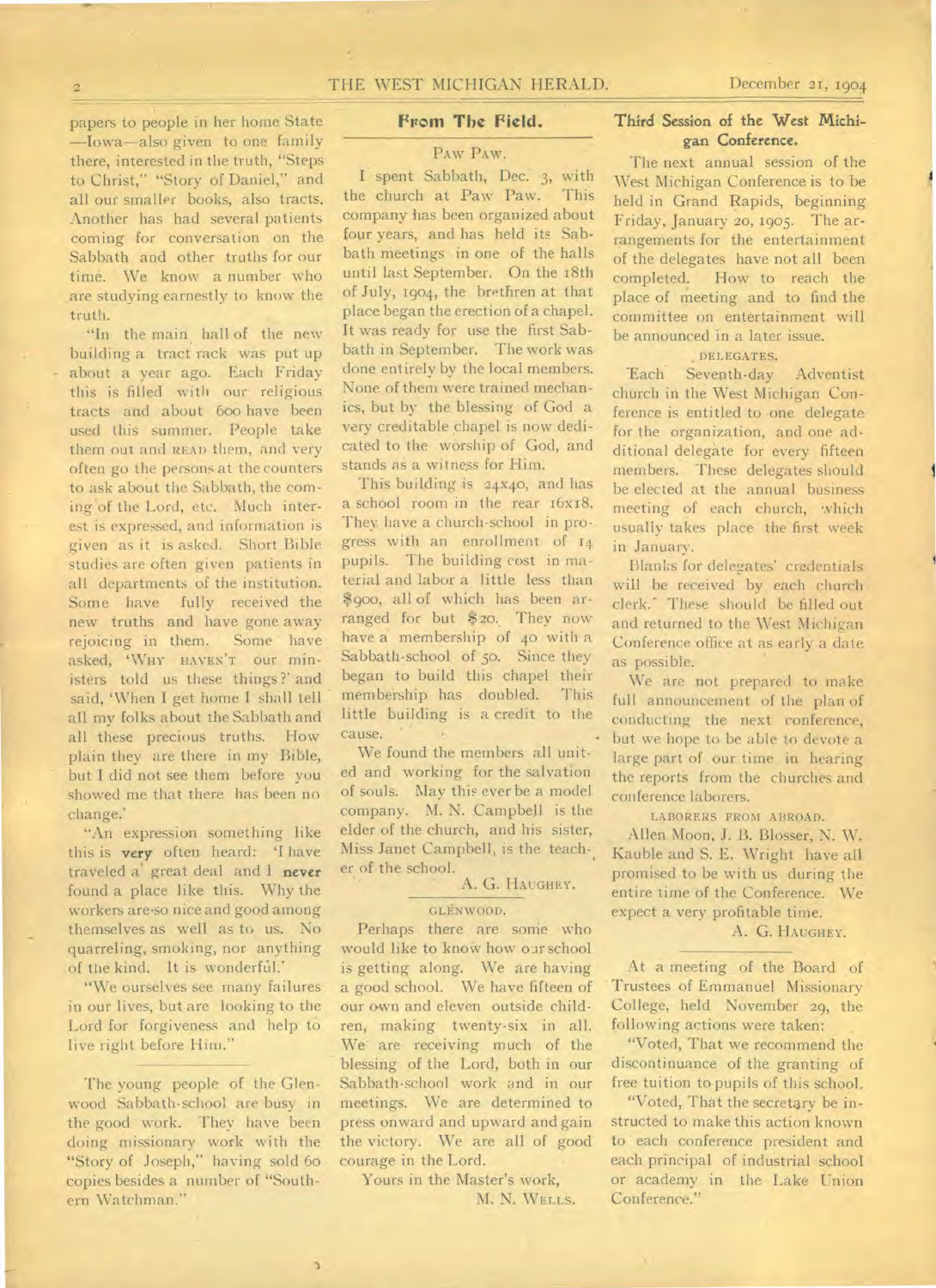#### **Educational.**

### Grand Ledge.

Sister Winifred Trunk sends an interesting report of her school at Grand Ledge. The school is located on the second floor of a block so the children have no playground, and has the added inconvenience of a printing office on the same floor; but all unite in thanking the Lord for the opportunities he has given them for learning his truth for these last days.

The school received a cheering visit several weeks ago from Elder D. T. Bourdeau.

W. E. Videto.

#### **Lake Odessa.**

My work has been trying at times, but the Lord knows all about our weakness and he has promised to gird us with strength if we will but trust him. Though the cry of peace is on every hand the enemy of all righteousness is working hard to overthrow the -work of God in the earth. But we must work while it is day, the night cometh when no man can work. The Lord is now testing his people to refine all the dross, and I want to be able to stand the test. . I know if there is dross left in me when my Master comes it will consume all.

Jennie Judson.

#### **Academy Notes.**

The Christmas vacation began Thursday, Dec. 22. The next term will commence January 3, 1905.

A union meeting of the church and the Academy students was held Friday evening, Dec. 16.

Thallie Halverson and Harold . Butler, who have been detained from school for several days by sumach poisoning, are nearly recovered.

Brother W. J. McCurdy and two of the Academy students commenced meetings Sunday evening, Dec. 18, in a school-house about four miles northeast of Cedar Lake.

Brother Jerhard Jorgenson, who has made the Academy his home

## December 21, 1904. THE. WEST MICHIGAN HERALD. 3

since last spring while canvassing in this locality, writes from Dania, Fla., where he is soon to locate: "There are no Seventh-day Adventists in any of the towns around here, that I know of. The real estate agent appears interested."

The Academy has just issued a winter announcement, which will be mailed in quantity to each -church elder in the West and North Michigan Conference for distribution. We desire that one of these shall reach at least every family in the territory of the school. If you do not.receive a copy please write us.

• Brother Frank Fishell reports one family of new Sabbath-keepers as the result of the meetings which he and Ned Collins have been holding in the school-house five miles southeast of this place. Others are interested, but have not yet taken their stand for the truth. Two or three days were spent this week by him and Ned in visiting the interested ones.

#### **REVIEW AND HERALD.**

The "Review" visits every family in the following named churches and companies:

Cedar Lake Bangor Bloomingdale Otsego Blendon Holton Paw Paw Wright Glenwood Orange Decatur South Monterey Allegan Lowell Kalamazoo Fremont Lyons Carson City Bushnell Frost Carlton Center. Urbandale Bedford Grand Ledge Berrien Springs Benton Harbor Eaton Rapids Mt. Pleasant Douglas Denver Center

#### Important Notice.

Beginning with the issue for January 3, 1905, the SOUTHERN WATCHMAN will present its readers during the months of January, February and March, a series of thirteen articles from the pen of Mrs. E. G. White, entitled "Malachi, the Lord's Messenger."

This series is of vital importance to us as a people, and every Sabbath-keeper should possess it. These articles have been especially prepared for the SOUTHERN WATCH-MAN. A large edition will be printed, based upon the present subscription list, and the orders that will be received during December. BUT THE ISSUE WILL NEC-ESSARILY BE LIMITED, as the work iS of interest principally to Sabbath• keepers, and it is not likely that the demand will warrant printing a second edition. You are urged, therefore, to subscribe at once, as the only safe course to pursue, for no one believing in the near coming of our Saviour can afford to be without these articles, and possibly we may be unable to furnish you a complete set IF YOU DE-LAY. **In** justice to subscribers, and that all who desire may be able to obtain the complete set, THE EDI-TION WILL NOT BE BROKEN BY THE SALE OF, SINGLE NUMBERS OR OF "SETS." TRIAL SUBSCRIPTIONS WILL, BE SUSPENDED ALSO. Our friends will please endeavor to obtain REG-ULAR subscriptions from those they canvass, at the fixed rates, \$1.00 per year; 50 cents for six months.

Order through your tract society, or. send direct to the Publishing Association. No accounts opened with individuals.

#### PUBLISHERS.

"Our superintendents, our teachers in the Sabbath-school should be frequently in prayer. A word spoken in due season may be as good seed in youthful minds, and may result in leading little feet in the right path. But a wrong word may lead their feet in the path of ruin."